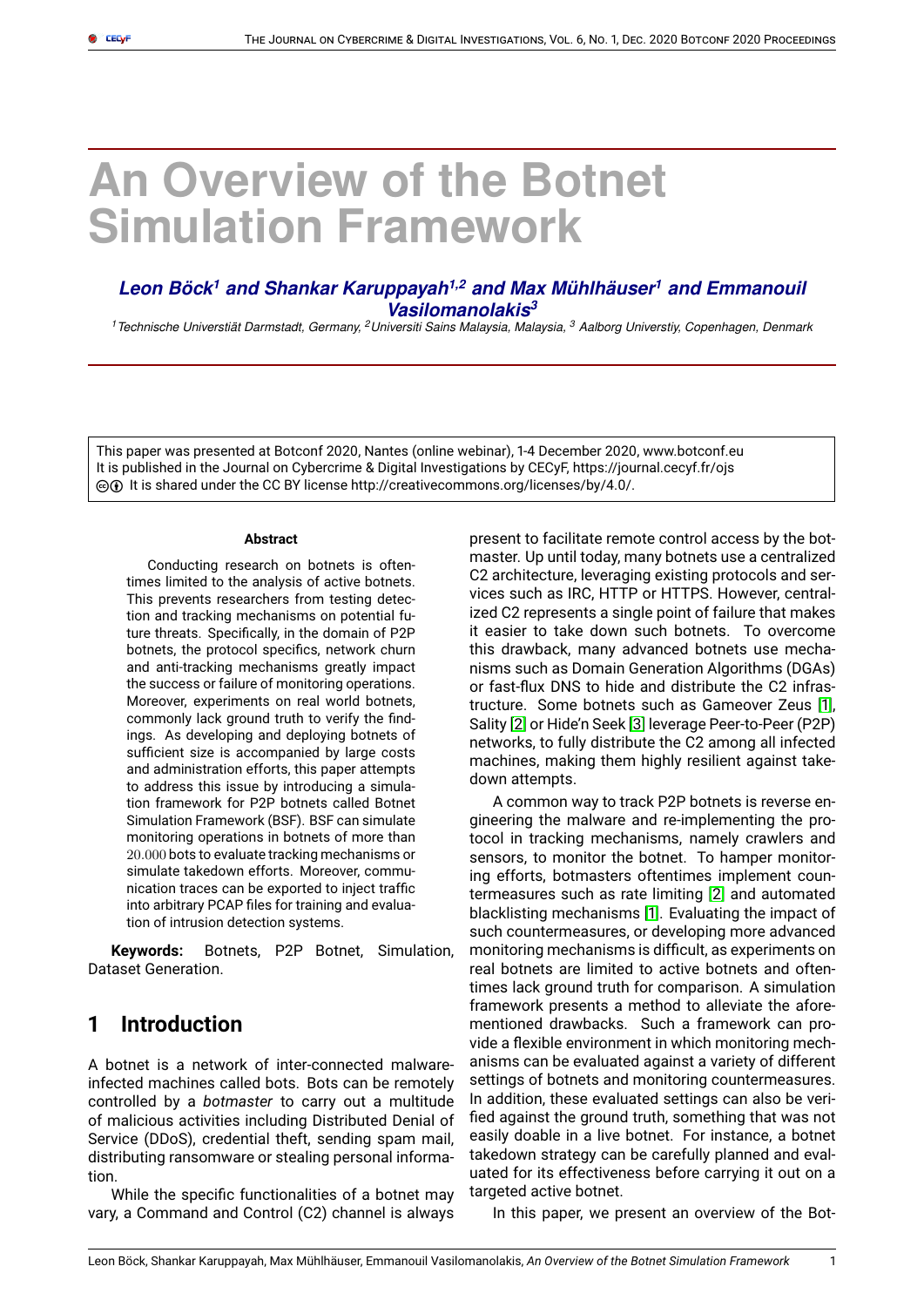net Simulation Framework (BSF) and its functionali-ties to simulate P2P botnets.<sup>[1](#page-1-0)</sup> BSF is capable of simulating botnets of more than 20.000 bots and evaluate monitoring mechanisms against advanced countermeasures and novel botnets. Moreover, BSF can be used in conjunction with an external tool called Intrusion Detection Dataset Toolkit (ID2T) [\[4\]](#page-9-1) to inject P2P botnet traffic into existing Packet Capture (PCAP) files, to test and improve Intrusion Detection System (IDS) and botnet detection mechanisms.

The remainder of this paper is structured as follows. First, Section [2](#page-1-1) provides the reader with background information and the related work. Section [3](#page-2-0) provides an overview of BSF. Section [4](#page-4-0) describes how traffic can be injected into network captures using ID2T. Section [5](#page-6-0) provides an evaluation of BSF and finally Section [6](#page-8-2) concludes the paper.

# <span id="page-1-1"></span>**2 Background and Related Work**

In the following, we present some background and related work which are useful to guide readers in understanding our contribution in the remainder part of this paper.

# **2.1 Unstructured P2P Botnets**

A P2P botnet may be deployed as either a structured or an unstructured P2P botnet. Considering the fact that the majority of currently known P2P botnets are unstructured P2P botnets, we detail some of the common inner workings of the unstructured P2P botnets in this subsection. Please note that here onward, we shall refer to unstructured P2P botnets simply as P2P botnets for ease of readability.

As bots in a P2P botnet do not rely on any central entities, e.g., servers, they solely depend upon other bots in the botnet to remain connected with and to the botmaster, i.e., for command and updates. Bots form an *overlay* that consists of neighborhood relationships between a bot and a subset of other bots in the overlay. The neighborhood relationship of a bot is stored locally and often referred as the *Neighborlist (NL)* in the literature [\[5\]](#page-9-2).

The establishment and maintenance of this overlay is handled in a distributed manner by all participating bots through a *Membership Management (MM)* mechanism [\[5\]](#page-9-2). This mechanism ensures that bots regularly probe for the responsiveness of the neighbors in their NL. Neighbors that are found to be unresponsive, e.g., due to disinfection or churn effects, can be replaced by requesting for additional candidates from other responsive bots. Each entry in a NL minimally consists of an IP address and optionally the port of bots that are directly reachable over the Internet, i.e., superpeers. Bots that are behind NAT-like devices or stateful-firewalls, i.e., non-superpeers, would not remain in the neighborlists of bots as they are not directly reachable. Instead, they rely upon the superpeers to remain connected to the overlay and to get new updates from the botmaster.

In most P2P botnets, the process of probing for the responsiveness of the neighbors are also coupled with the feature to request or share the latest command from the botmaster with the neighbor. As such, new commands from the botmaster can be (eventually) disseminated to all bots connected to the overlay in a hop-to-hop fashion. As such, the features within a MM mechanism enables P2P botnets to inherit selfhealing and self-organizing properties that make them valuable to the botmasters due to the low maintenance effort and operating cost [\[5\]](#page-9-2).

# **2.2 Monitoring Unstructured P2P Botnets**

Realizing the growing threat of P2P botnets, researchers and law enforcement agencies have actively started monitoring botnets to enumerate infections as well as to plan potential takedowns [\[6\]](#page-9-3) . As a prerequisite to monitoring, the custom communication protocol of the botnets under scrutiny needs to be reverse engineered. Along with that, the MM mechanism of the botnet also needs to be understood before custom tools such as *crawlers* and *sensors* can be deployed within the botnet to monitor them [\[5\]](#page-9-2).

Crawlers implement the neighborlist request feature of the botnet's MM mechanism to interact with the bots to discover the inter-connectivity between bots. However, only superpeers may be discovered by the crawlers. It has been reported in the literature that nonsuperpeers in a botnet typically consists of  $40 - 60\%$ of the overall population [\[6\]](#page-9-3).

Sensors are used to increase the visibility on both superpeers and non-superpeers in a botnet [\[7\]](#page-9-4). The main task of a sensor is to reliably respond to all incoming probing messages from the bots. After a sensor is injected into the NL of some superpeers, it has to wait until the information of itself being shared by superpeers to other nodes that may request them for their neighbors. Given enough time, the information about the sensor would be present in the NL of most bots in the overlay. Next, when a nonsuperpeer requests for neighbors, information of the sensor would eventually be returned by a superpeer. Subsequently, the sensor would be able to identify the non-superpeers based on the incoming messages, i.e., IP address information. The main drawback of a sensor is the fact that it can only enumerate bots but cannot obtain the inter-connectivity among them.

## <span id="page-1-2"></span>**2.3 Network Simulators**

P2P botnets are an interesting phenomenon to be studied. However, it is not always possible to study them in the wild, i.e., active botnets in the Internet. Any active interaction with the bots, e.g., testing strategies of a botnet takedown attempt, may be noticed by

<span id="page-1-0"></span> $1$ We want to point out, that even though the name is generic, BSF specifically addresses P2P botnets.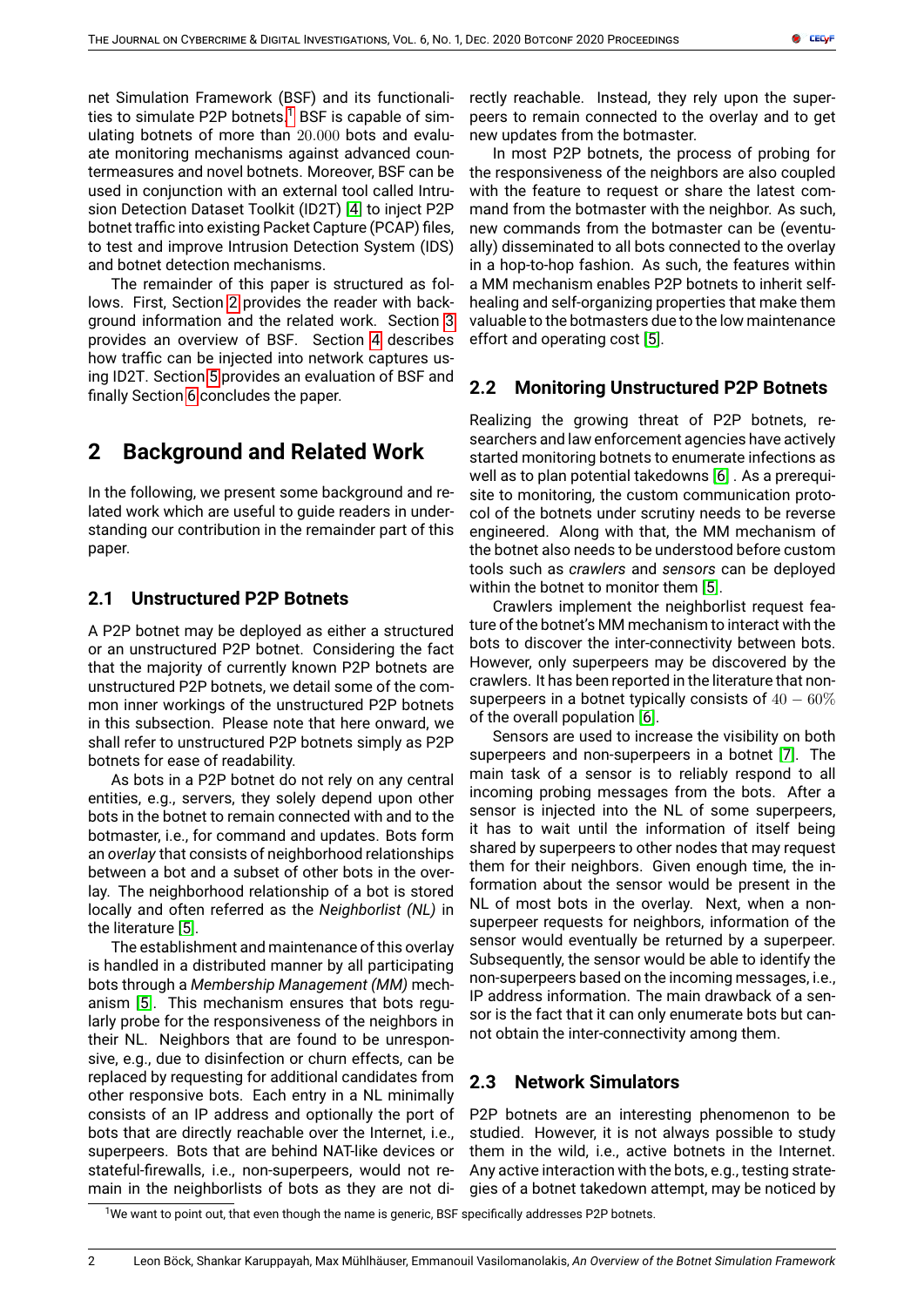the botnet operators. Moreover, one could only study botnets that are out there in the wild. For those botnets that are no longer active or to study newer strategies implemented within botnets, it would be useful to study them in a simulation environment. Such a simulation environment would allow the evaluation of the influence of any past, current, or future botnet's design decision more thoroughly.

Nevertheless, to the best of our knowledge, there are no P2P botnet simulators that are available for this purpose, i.e., simulation of the P2P botnet communication overlay. However, there are several generic discrete event network simulators that could be leveraged to establish such a botnet simulator.

The network simulators ns-2 [\[8\]](#page-9-5) and ns-3 [\[9\]](#page-9-6) support simulating various network protocols, routing algorithms, and network types, e.g., wired/wireless networks. In addition, they also allow extending the simulator with user-defined protocols and devices that provide user interface support.

In addition to the above, OMNeT++ [\[10\]](#page-9-7) is also another discrete event simulator that are widely used as network simulators. Moreover, thanks to modularity concept of OMNeT++, several interesting and useful frameworks, e.g., INET<sup>[2](#page-2-1)</sup>, have been developed using OMNeT++. Simulation using OMNeT++ only needs a configuration file to be filled up by the user before allowing the simulation to take place. This configuration file specifies the various parameters and settings that the simulation should be instantiated and executed with.

In the next section, we introduce our botnet simulator that is developed on top of OMNeT++.

# <span id="page-2-0"></span>**3 Botnet Simulation Framework**

The open source Botnet Simulation Framework (BSF)<sup>[3](#page-2-2)</sup> is built on top of the OMNeT++ discrete event simulation framework [\[10\]](#page-9-7). Following the module-based structure of OMNeT++, BSF provides a flexible and extensible simulator for P2P botnets. Among its core features, bots can join P2P overlays, exchange messages, and experience churn behaviors, i.e., (re-)joining and leaving the network, following realistic distributions. Moreover, BSF facilitates experimentation with crawler and sensor nodes. Finally, several modules can be used to export the experimental results in the form of statistics, graph representations of the network topology or a message traces.

# **3.1 Framework Overview**

Figure [1](#page-3-0) presents an overview of BSF and its components. In the following, we describe the core components in greater detail.

<span id="page-2-1"></span><sup>2</sup>https://inet.omnetpp.org/

<span id="page-2-2"></span><sup>3</sup>https://github.com/tklab-tud/BSF

#### **3.1.1 Configuration Files**

As mentioned in Section [2.3,](#page-1-2) the OMNeT++ configuration file is used by modules to obtain the values for the various parameters and settings required for the simulations. BSF also leverages this configuration file to instantiate and provide the botnet-specific parameters for the simulation. This enables easy configuration and changing of simulations without modifying the code itself. Moreover, existing configuration files can be extended to carry out another experiment with minor changes without changing the existing configuration file. This in turn allows a user to carry out as many simulations as needed with the possibility to replicate the results with the specific configuration files.

#### **3.1.2 Bots**

The bot modules represent the core of the simulation framework. These modules generally extend a *Node-Base* module, that takes care of connecting to the simulated network and handles general message forwarding and receiving capabilities of each bot. To implement a specific botnet protocol, one may extend the NodeBase module, as it provides the greatest flexibility at the cost of additional effort in implementing all functionality. A quick way of implementing a botnet protocol is to use the provided *SimpleBot* module, that is highly configurable and follows the general concepts of unstructured P2P botnets such as Gameover Zeus [\[1\]](#page-8-0), Sality [\[2\]](#page-8-1) or Hide'n Seek [\[3\]](#page-9-0). More specifically, SimpleBot maintains and updates a neighborlist of known bots, frequently checks the availability of these bots and exchanges commands and updates using three different message pairs commonly implemented by unstructured P2P botnets.

**Node IDs** Each bot in BSF is assigned a unique identifier called *Node ID*. This identifier is used for routing messages, computing and exporting statistics, and addressing the nodes from global modules. In an abstract sense, the Node ID is a generic replacement for an IP address within BSF. Node IDs are assigned in a incremental fashion to all nodes present in the simulation, quaranteeing that all IDs  $0 \leq ID < total nodes$ exists. This is necessary for features such as retrieving a random bootstrap peer from the global nodelist.

**Neighborlists** NLs are separate modules within BSF. SimpleBot is designed to work with flexible neighborlist imlementations, that can be specified at the start of a simulation. The default implementation is the *SimpleNL* neighborlist. SimpleNL stores known bots in a map structure, mapping a bots ID to a *SimpleEntry* object. A SimpleEntry allows to keep track of when a bot last replied and how many requests were unanswered. Moreover, the SimpleNL can be freely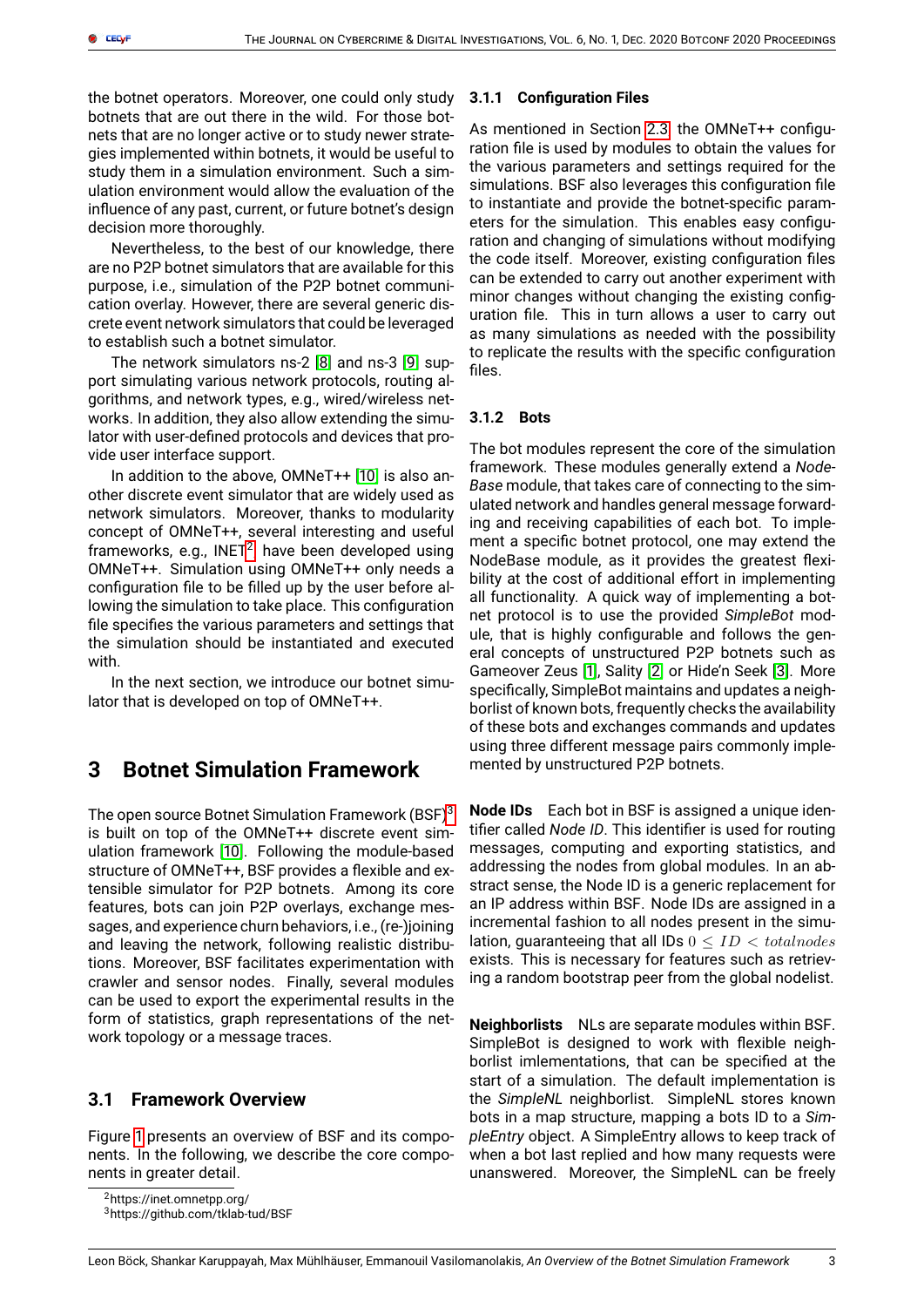

Figure 1: Overview of BSF and its components

configured in size and provides several methods to retrieve the stored entries, such as accessing by ID or retrieving a random entry.

**Messages** In its current form, *SimpleBot* provides six types of messages: Ping and Pong, command request and reply, and neighbor request and reply messages.

The purpose of the Ping and Pong messages is to probe if a bot is still active or responsive. Furthermore, it contains an optional *version* field, that can be used to simulate and track the current version of other bots in the botnet.

The second type of messages implemented within SimpleBot are command request and reply messages. These can be used to request the latest set of updates or commands from another bot. In its default setting, these messages are exchanged if a Ping Pong exchange reveals that one of the bots has an older version and therefore requests for the latest update using a command-request.

The third type of messages are neighbor-requests and neighbor-replies. These are used by bots to fill or update their neighborlists. A neighbor-request message is triggered, if the size of a bot's neighborlists falls below a configurable threshold. A bot will then contact one of its responsive neighbors and requesting additional peers. The contacted neighbor will then reply with a neighbor-reply message, that contains a configurable subset of bots from its own neighborlist.

**Membership Maintenance** The last core component of the SimpleBot implementation is its MM mechanism. It is triggered at a pre-specified interval and then iterates through all neighborlist entries, sending Pingmessages to check if they are still online. If peers have not replied within a certain period or have not replied to a configurable number of requests, they will be removed from the neighborlist. If the neighborlist is be<span id="page-3-0"></span>low the configured threshold, the maintenance loop will also actively send out neighbor-requests to try to fill up the empty slots in the neighborlist.

## **3.1.3 Networking**

Most research in monitoring P2P botnets is focused on the overlay network, rather than the underlying Internet infrastructure. In order to reduce complexity and increase efficiency, BSF currently provides a simple star network topology consisting of a single router connecting all bots. We want to point out, that BSF is not limited to only this kind of network and one could implement more complex networks, if required. Connecting to the underlying network is handled automatically by the NodeBase module. Messages are routed by a central router based on the assigned NodeIDs. While we could theoretically establish direct connections between all bots without an intermediate router, the intermediate router provides several desirable benefits. First off, the central router observes all messages exchanged between any type of node in the network. This allows us to record and export the entire message exchange of the simulation for analysis purposes. Second, one could easily implement new features such as packet loss or man-in-the-middle attacks on top of the default router implementation. Lastly, the router implementation serves also as an ideal location to introduce latency into the message exchange between bots, i.e., to simulate delays.

## **3.1.4 Monitoring Nodes**

One of the main goals of BSF is the development and evaluation of monitoring mechanisms in different environments. At the heart of any P2P botnet monitoring operation, we want to collect information about the infected bots, how they are interconnected, and when they are online. For that, BSF implements base classes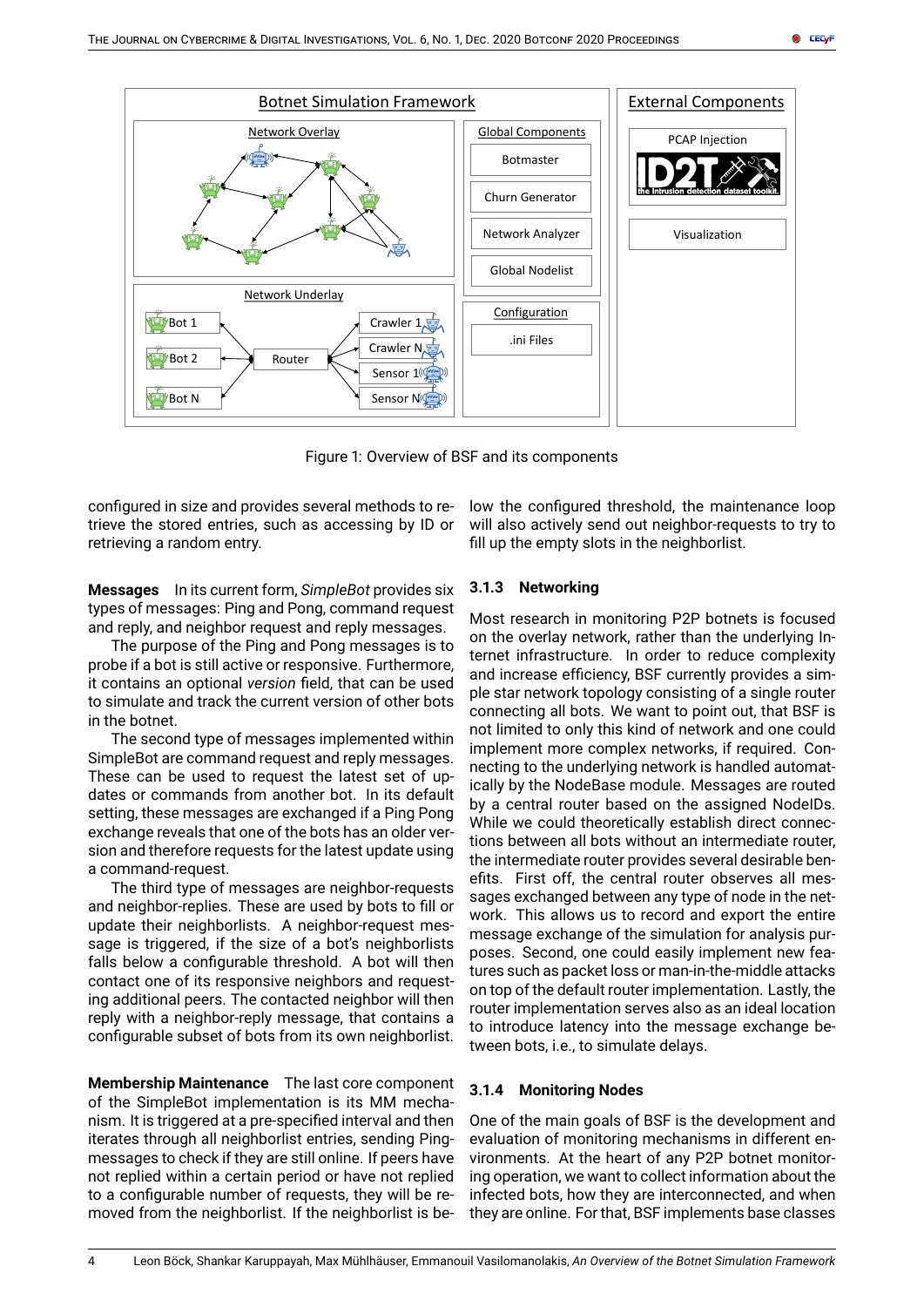for collecting and exporting data of typical monitoring mechanisms such as crawlers and sensors. Essentially, a monitoring node is just another extension of the NodeBase module and has all the capabilities of sending and receiving messages of regular bots. However, thanks to the modularity and configuration options provided by OMNeT++, monitoring nodes can be customized widely. One example that is already implemented, is a crawler for the *SimpleBot* botnets.

The capabilities of simulating and evaluating different P2P botnets and monitoring mechanisms have already been showcased in two of our previous publications [\[11,](#page-9-8) [12\]](#page-9-9), where we investigated the capabilities of monitoring mechanisms against advanced antimonitoring mechanisms. A key advantage, even over real world experiments, is that we can compare the monitoring results to the ground truth extracted from the simulator. Therefore, this provides researchers with the unique opportunity to accurately measure the effectiveness and drawbacks of different (proposed) monitoring mechanisms in various settings.

#### **3.1.5 Churn**

One of the main challenges of simulation environments is to closely resemble the reality. In the case of P2P botnet simulation, even if one re-implements a botnet protocol to perfection, it is still necessary to accurately model the behavior of bots. While most of this behavior is described by the protocol, the churn behavior is influenced by various external factors such as diurnal patterns, network congestion or outages, IP churn or migration of mobile devices such as phones and laptops.

To address this issue, BSF has introduced an advanced method to recreate churn based on real world measurements [\[11\]](#page-9-8). This churn generator is called *LifetimeChurn* and can be freely configured using three parameters. The first parameter is the *target node count* and specifies the desired population of bots being active at any point in time. The specified value is an average, that dynamically affects the rate of bots (re- )joining or leaving the active population of the botnet. The remaining two parameters are the *shape* and *scale* of the Weibull [\[13\]](#page-9-10) distribution specifying the lifetime behavior of bots. We chose a Weibull distribution, as related works on measuring churn in P2P networks and botnets have reported good fits of Weibull distributions on the churn behavior measured in the real world. This allows us to recreate the heavy tailed distributions of bots within BSF, i.e., many bots have shorter lifetimes, whereas lesser bots have very long lifetimes. The current default implementation uses parameters measured for the Sality botnet in 2015 [\[14\]](#page-9-11), but can easily be replaced in the configuration file.

While LifetimeChurn aims to recreate real world churn behavior as close as possible, sometimes we do not want nodes to churn at all. The most common example is the use of monitoring nodes, that are commonly under our control and continuously online. For this scenario, we have another churn generator called

*NoChurn*. As the name suggest nodes managed by this churn generator are not affected by churn at all.

As it is desirable in many cases to have different nodes affected by different or no churn behavior, BSF allows to assign sets of nodes to specific parameterized churn generators. As an example, one could use two different LifetimeChurn instances for superpeers and non- superpeers respectively and a third NoChurn instance for monitoring nodes. This provides great flexibility in modeling churn behavior within BSF.

#### **3.1.6 Statistics and Data Export**

As OMNeT++ provides the full flexibility of the C++ programming language, one could implement data analysis features directly in BSF. However, at the current point in time, this is only implemented to a limited degree. For most purposes, we have decided to leverage existing tools and libraries from a broad spectrum of programming languages, such as networkx [\[15\]](#page-9-12), numpy [\[16\]](#page-9-13), scipy [\[17\]](#page-9-14), R [\[18\]](#page-9-15) or gephi [\[19\]](#page-9-16). To leverage these existing tools, BSF implements a variety of data exports such as, overlay graph snapshots, general and command message traces, or monitor node data. Table [1](#page-4-1) provides a short overview of the available data exports and their format.

| Description            | Filetype              |
|------------------------|-----------------------|
| Message Trace          | CSV                   |
| <b>Command Trace</b>   | CSV                   |
| <b>Monitor Data</b>    | Matrix representation |
| <b>Graph Snapshots</b> | graphviz format       |

<span id="page-4-1"></span>Table 1: Available data export formats

While general purpose libraries for machine learning, visualization or statistics are abundant, the framework provides a simple python application for visualizing differences between monitoring and ground truth graphs in a browser. Figure [2](#page-5-0) depicts a simple comparison of the entire simulated network vs the view obtained by a crawler.

Moreover, we integrated functionality into ID2T to inject botnet communication traces into real world PCAPs, which will be described in the following section.

# <span id="page-4-0"></span>**4 Network Traffic Injection**

While the core functionality of BSF is focused on P2P botnet simulation from an overlay perspective, this is insufficient for mechanisms that rely on a detailed representation of lower network layers. To address this issue, we have implemented functionality to export BSF traces, that can be injected into any PCAP file using an external tool called ID2T.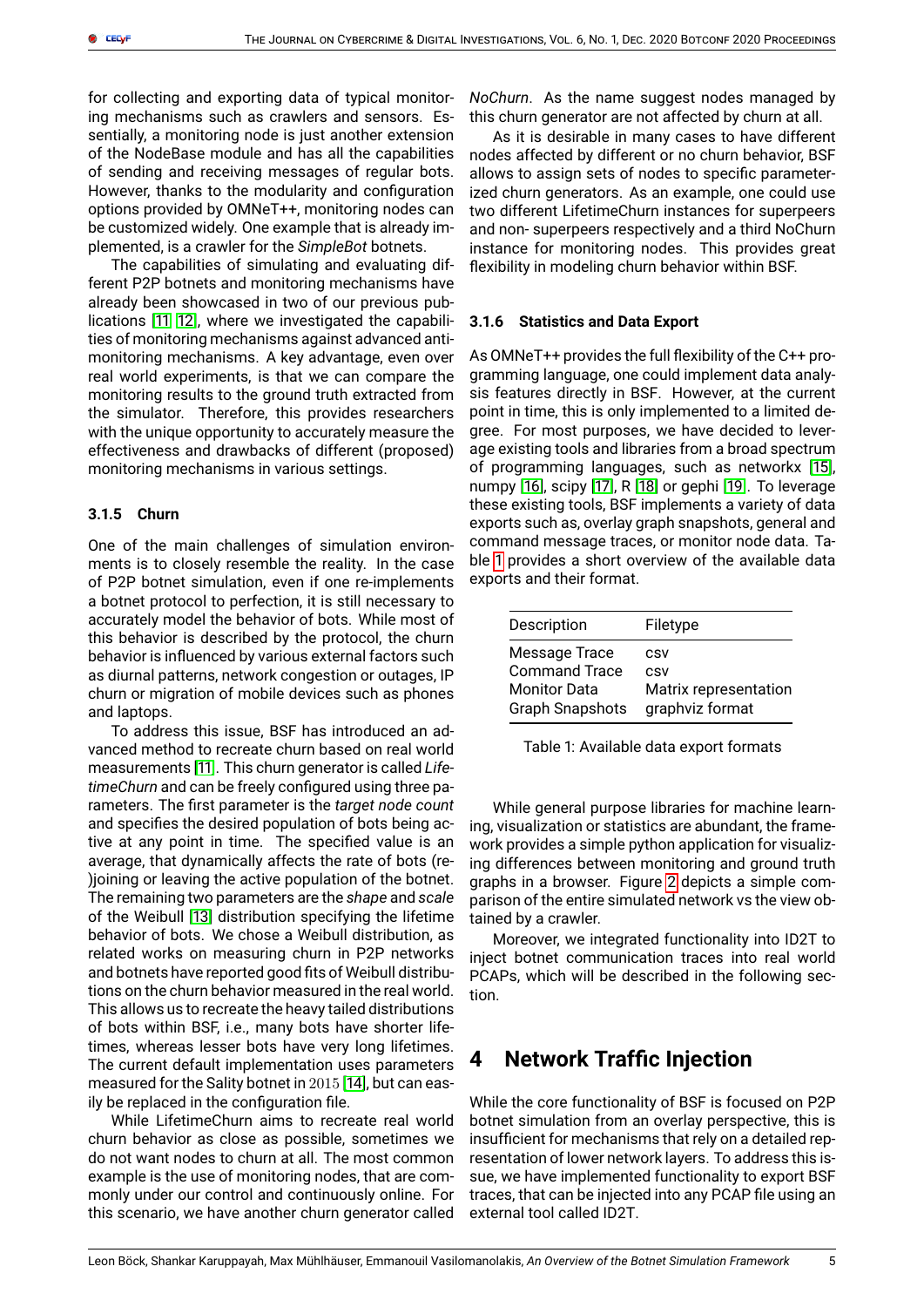

Figure 2: Visualization example of BSF: Comparison of all active nodes and the information obtained by a crawler in green.

## **4.1 Intrusion Detection Dataset Toolkit**

The Intrusion Detection Dataset Toolkit (ID2T) [\[4,](#page-9-1) [20\]](#page-9-17) is a framework for creating and injecting synthetic attack network traffic for the evaluation of intrusion detection algorithms and systems. In particular, ID2T receives as input a network Packet Capture (PCAP) file of arbitrary size and produces as output a new PCAP file that includes synthetically generated and labeled attacks. ID2T does not just merge PCAP files with simulated attacks; rather, to produce a realistic dataset, it analyzes the input traffic and replicates its properties when generating attacks [\[20\]](#page-9-17).

Furthermore, ID2T supports the injection of a multitude of attacks, ranging from portscans and DDoS attacks to network exploitation and botnet traffic. In addition, ID2T offers an API for the further development of attacks.

# **4.2 Traffic Export and Injection**

The message trace export functionality of BSF provides an accurate record of all messages exchanged during the botnet overlay simulation, including timestamp, message types, source node ID and destination node ID. We leverage this information in the implementation of the *P2PBotnet* attack in ID2T. In its current implementation, the P2PBotnet attack can only inject UDP based botnet packets. However, ID2T itself provides functionality and many other attacks using TCP based packets. At a high level, ID2T translates messages obtained from the BSF message trace into UDP packets. These packets are then *injected* into an existing PCAP. In order to do this, the P2PBotnet attack addresses three main tasks: 1) assigning IP addresses to BSF IDs 2) selecting which messages to inject, and 3) creating payloads for each message type. We will describe each of these three steps in the following subsections.

#### <span id="page-5-0"></span>**4.2.1 IP assignment**

Before we describe the parameters and mechanisms for assigning IP addresses to the BSF message traces, we need to explain a differentiation of *local* and *external* bots within ID2T. A local bot is considered to be within the network for which a PCAP was recorded. That means, that all traffic originating and addressed towards that bot is visible within the PCAP. Contrary to that, an external bot is considered to be outside the scope of the network for which the PCAP was recorded. Therefore, only messages addressed to or originating from another bot within the local scope is visible in the PCAP.

The P2PBotnet attack provides four different parameters to specify how the BSF message trace should be injected into a given PCAP. The first parameter *src.bots.count* specifies how many local bots should be injected. ID2T will then select and map that number of BSF node IDs to real IP addresses. The other parameters related to IP assignment are *ip.reuse*, *ip.reuse.local* and *ip.reuse.external*, which specify the percentage of IPs to be reused from the original PCAP. As an example, specifying  $ip.reuse.load = 0.5$  and  $ip.reuse. external = 0.5$  would tell ID2T to assign  $50\%$ of both local and external bots to IP addresses already existing in the target PCAP and create new IP addresses for the remaining injected bots. This way, one can choose to add P2P traffic to already existing hosts in the PCAP or introduce new hosts with attack traffic only.

#### **4.2.2 Message Selection**

While we previously described how BSF node IDs are mapped to real IP addresses, we still have to specify which IDs and messages to inject. This is influenced by two parameters *interval.selection.strategy* and the *attack.duration*. The attack duration specifies the time period for which the botnet traffic should be injected into the PCAP. Additional parameters can also be used to specify a start and end time relative to the start time of the given PCAP. For the selection strategy, ID2T of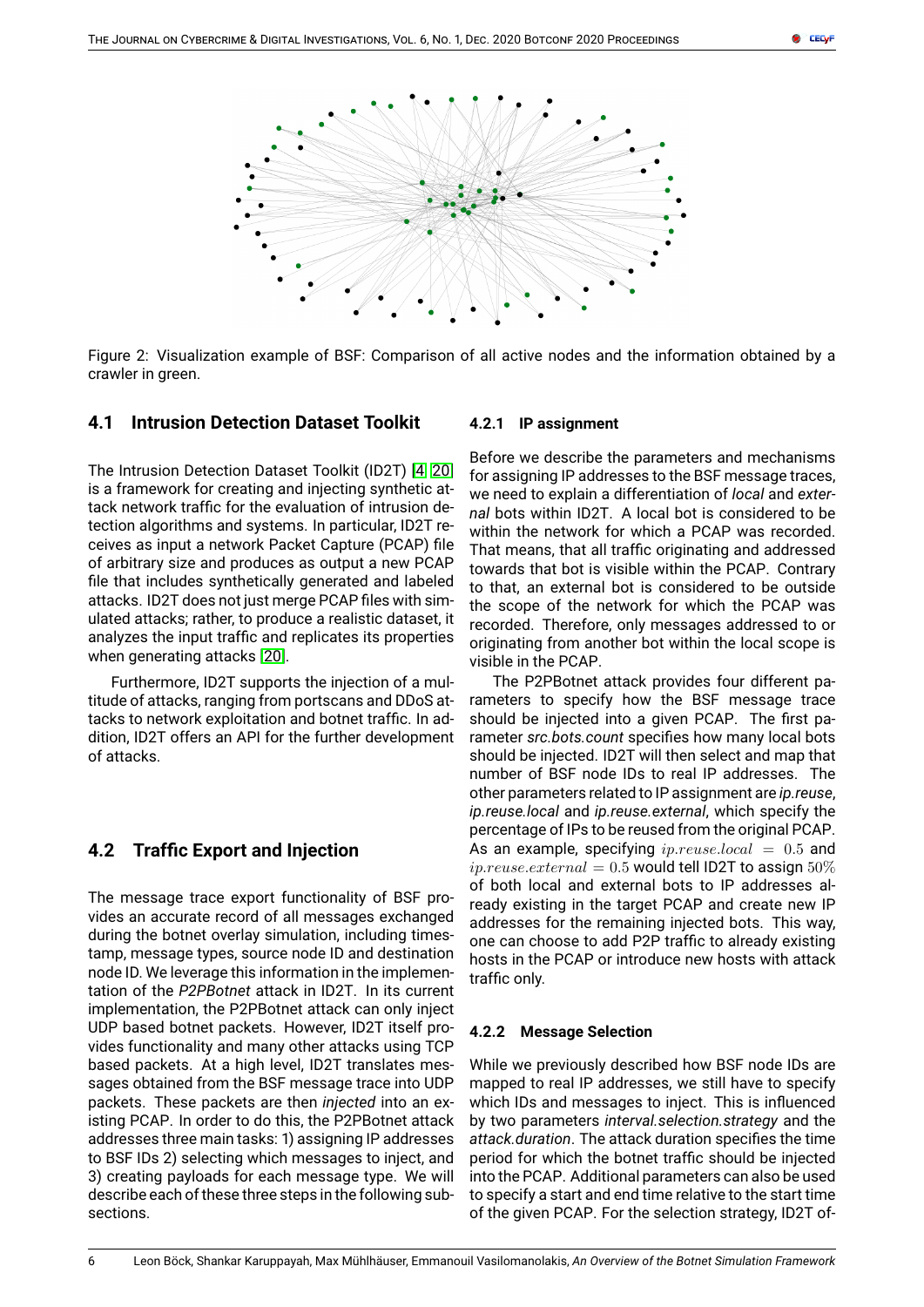fers either *random* or *optimal*. While random simply picks from the set of existing node IDs randomly, optimal tries to choose nodes with the highest amount of traffic. However, selecting the optimal parameter comes at significantly increased computation times, to identify the node IDs with the highest traffic amount.

Once a node ID is selected to be mapped to a local bot, its entire communication ranging the specified duration, is injected into the PCAP. For either node ID selection strategy, the period of highest traffic matching the specified duration is chosen for injection.

#### **4.2.3 Payload creation**

For payload creation, the P2PBotnet attack currently supports only random payload content representing encrypted traffic. Therefore, the main parameter is the length of the payload. A user can specify this using three parameters: *msg.map packet.padding* and *random.padding*. The *msg.map* defines a given length in bytes for each message type present in the BSF trace. Additionally, one can specify a padding length, that is added to each injected payload. Lastly, this padding can be defined to be random or static, i.e., a random value between 0 and the padding length is chosen, or the padding length is applied as is.

In Section [5](#page-6-0) we will showcase, the described functionality and how BSF and ID2T can be used together, to recreate artificial traffic flows for a Sality botnet [\[2\]](#page-8-1).

# <span id="page-6-0"></span>**5 Evaluation**

The aim of this section is to provide an overview of the capabilities and use cases of BSF. While example use cases for BSF itself can be found in previous publications [\[11,](#page-9-8) [12\]](#page-9-9), this section provides a more generic evaluation of BSFs runtime performance. Furthermore, we showcase how BSF and ID2T can be used in conjunction to mimic Sality botnet P2P communication.

# **5.1 Runtime Performance**

In order to measure the runtime performance of BSF, we are interested in how long it takes to simulate a botnet of a given size for a given simulation period. In order to do this, we compare the simulation progress against the runtime measured in hours. As BSF is a discrete event simulator, simulation time progresses as fast as the events are processed. For BSF, the number of events is heavily influenced by the amount of messages exchanged between bots. Therefore, any parameters influencing the amount of messages sent, has a direct correlation to the runtime of a simulation. Moreover, the specified time span of the simulation and the number of bots affect the runtime of a simulation. Depending on these factors, the runtime needed to simulate a botnet for 10 days can vary greatly. Within the following subsections, we will describe three different simulation scenarios and evaluate their runtime performances.

#### **5.1.1 Experimental Setup**

To evaluate the runtime performance of BSF, we used the SimpleBot implementation with three different sets of parameters, mimicking the unstructured P2P botnets: Sality, Gameover Zeus and Hide'n Seek. As mentioned previously, the runtime performance is mostly affected by the number of bots, duration and the amount of messages exchanged between bots. For the SimpleBot implementation, the number of messages is most affected by the NL-size and the MMinterval. The larger the NL-size of each bot, the more messages are exchanged during each MM cycle, increasing the amount of messages within the simulation. Similarly, the shorter the MM-interval of a bot, the more often it will exchange messages with all bots in its NL, again increasing the amount of messages in the simulation.

For our experimental setup, we picked three botnets with differing NL-size and MM-interval. Each botnet simulation is carried out for a duration of ten days and repeated eight times using different seeds for each run. To showcase that BSF is able to simulate large networks, we adjusted the total and active population in relation to the expected simulation load caused by the NL-size and MM-interval parameters. Table [2](#page-7-0) provides an overview of the parameters used for each botnet.

All simulations were conducted on a server with an Intel E5-2640 v2 processor with 16 physical cores at 2.0 GHz and 64GB of DDR3 RAM at 1600MT/s.

#### **5.1.2 Results and Discussion**

The results of our evaluation are depicted in Figure [3.](#page-7-1) Due to the large NL-size of Sality, the simulation had an average runtime of 13.614 hours, surpassing the runtime of the other two botnets by at least 500%. For Gameover Zeus and HnS, the simulations have similar runtimes of 2.352 and 2.333 hours respectively. Nevertheless, we have to point out, that the number of bots simulated for Gameover Zeus is ten times higher than that of Hide'n Seek. This increase in nodes at similar runtimes is possible due to Gameover Zeus producing much less messages with its low MM interval and small NL size.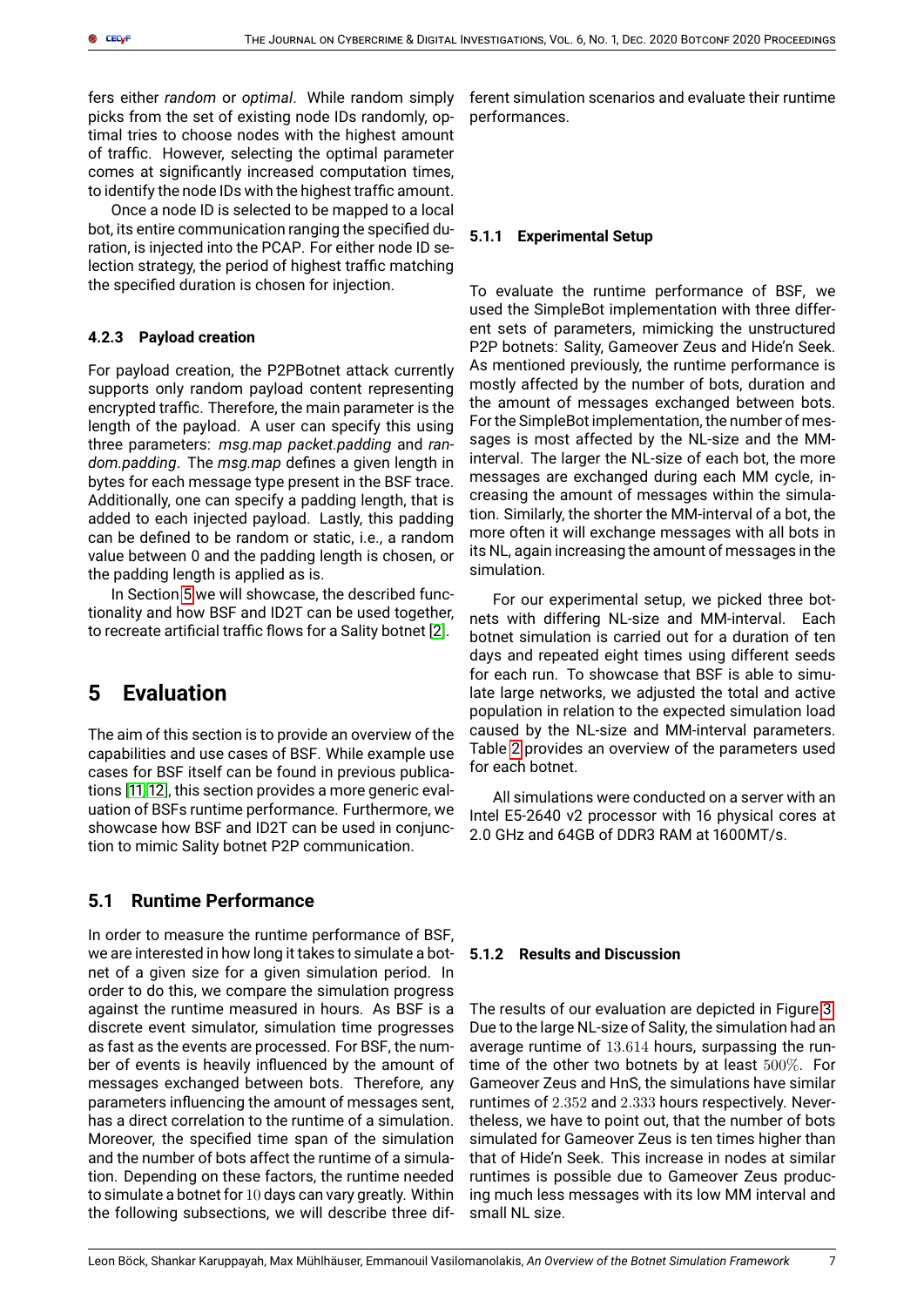| Mimicked Botnet | Total Bots | Active Bots | Duration |      | NL Size MM Interval | Runs | Runtime | -Std.  |
|-----------------|------------|-------------|----------|------|---------------------|------|---------|--------|
| Gameover Zeus   | 20000      | 5000        | 10d      | 50   | 30 <sub>m</sub>     |      | 2.352h  | 0.201h |
| Sality          | 5000       | 1250        | 10d      | 1000 | 40 <sub>m</sub>     |      | 13.614h | 0.507h |
| Hide'n Seek     | 2000       | 500         | 10d      | 116  | 32s                 |      | 2.333h  | 0.158h |

Table 2: Simulation parameters and runtime performance results.



<span id="page-7-1"></span>Figure 3: Runtime comparison of different parameter settings within BSF

Another important observation, is that in the early stages of the simulation, progress is much faster until it grows linearly in the later stages of the simulation. The main factors influencing this is the way bots join the network within BSF. To facilitate a natural formation of the overlay network, bots join the network one after another following the churn patterns. Therefore, only few bots are active in the beginning of the simulation, generating less messages or events to be processed.

We hope, that these examples provided a good overview of the size of simulations and their runtimes within BSF. We want to point out once more, that given sufficient computation power and time, any size of botnet may be simulated.

# **5.2 Data Injection**

Within this section, we want to showcase the suitability of injecting simulated communication traces into a PCAP file. For that, we try to reproduce the conversation statistics of a real world Sality communication trace provided by Sebastián García as part of the Mal-ware Capture Facility Project<sup>[4](#page-7-2)</sup>.

#### <span id="page-7-0"></span>**5.2.1 Experimental Setup**

For this experiment, we used a simulation configuration mimicking the Sality botnet settings for Simple-Bot and exported the communication trace of the last five hours of the ten day simulation. In a second step, we used ID2T to inject the communication of ten randomly selected bots into a PCAP file using the option *inject.empty=True* to remove all packets previously present in the PCAP. Due to the random selection of bots and the churn behavior, some injected bots only have limited communication for the data export period. Therefore, in a second step, we analyzed the PCAP and only exported all packets of the bot with the most messages exchanged. The resulting PCAP file contains traffic of one simulated bot consisting of  $7,841$  packets over the timespan of  $10,092.904$  seconds and is referred to as *Mimicked Sality*.

To compare the simulated traffic against a realworld trace of the Sality botnet, we use the PCAP recording of a Sality malware from the Malware Capture Facility Project. From this we extracted a 10, 000 seconds slice of traffic to compare against our simulated trace. We then used the Sality dissector module for Wireshark<sup>[5](#page-7-3)</sup> to extract only the P2P communication of Sality. We refer to this PCAP as *Real Sality* from here onwards. To compare the mimicked and real Sality traces, we exported the Wireshark conversation statistics for each PCAP and compared the average over all conversations.

## **5.2.2 Results and Discussion**

The results of the comparison between the mimicked and real Sality PCAPs, are presented in Table [3.](#page-8-3) Except for the number of conversations, all values are averaged across all conversations of a respective PCAP. The first noteworthy result is, that the real Sality has only 621 conversations compared to 1059 for the mimicked Sality. As Sality has a NL-size of up to 1000 [\[2\]](#page-8-1) we expected the real trace to have an amount of conversations close to that number. Based on our investigations of the sample used by the Malware Capture Facility Project, we found out, that the bootstrap peers provided by the malware are only 740. Therefore, we assume that only a limited number of peers was active, and the malware was not able to quickly fill up its NL to the maximum value. Another observation is that the average bytes and packets exchanged between two peers is higher for the real trace compared to our mim-

<span id="page-7-3"></span><span id="page-7-2"></span><sup>4</sup>García, Sebastián. Malware Capture Facility Project. Retrieved from https://stratosphereips.org <sup>5</sup>https://github.com/tillmannw/sality-dissector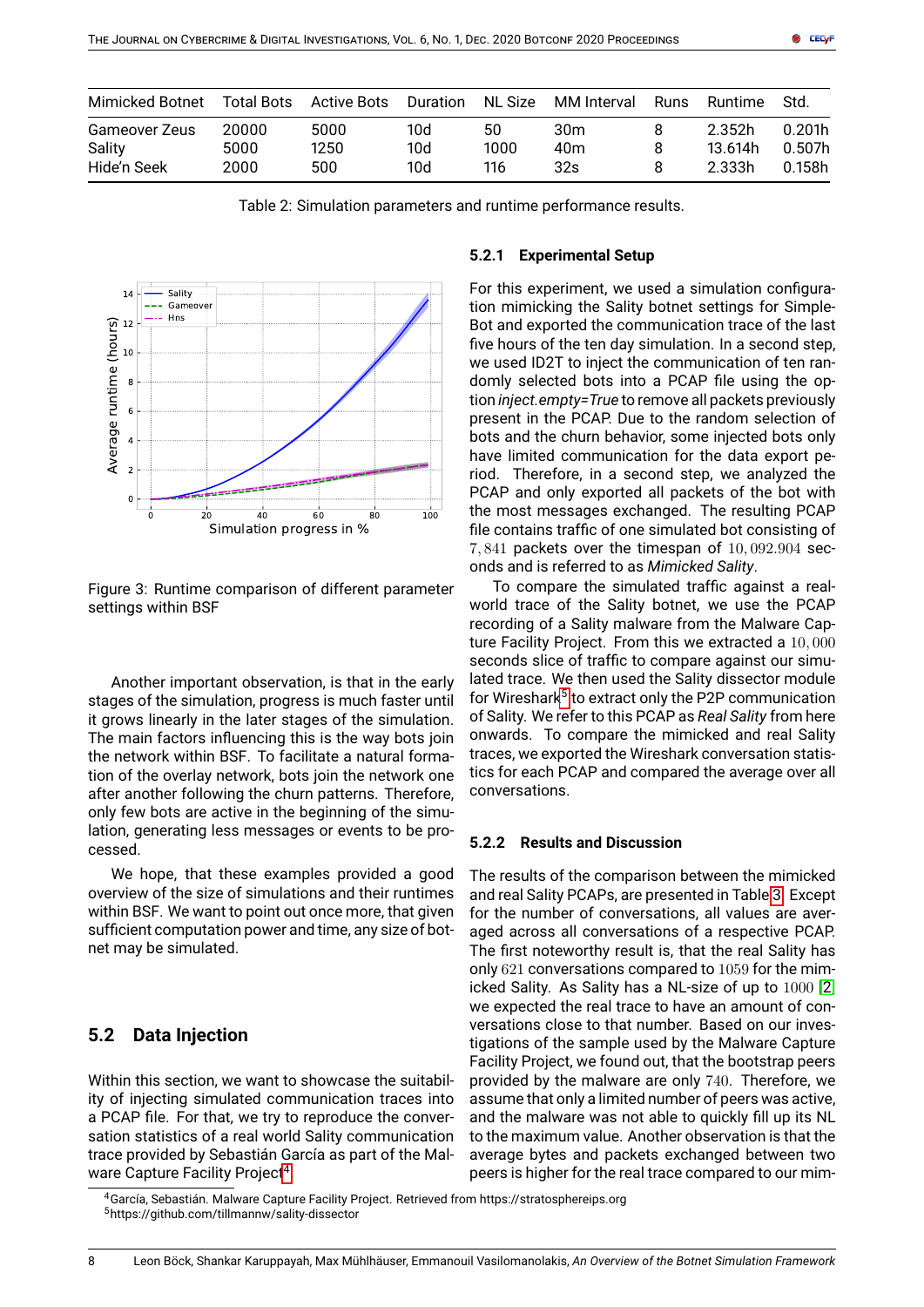icked trace. We speculate that this is caused by the low number of NL-entries for the real trace, leading to additional NL-request messages being sent to fill up the neighborlist. Normalizing the number of bytes by dividing with the number of packets, we get similar values for both the real and the mimicked traces, supporting our previous assumption.

|                           | <b>Real Sality</b> | <b>Mimicked Sality</b> |
|---------------------------|--------------------|------------------------|
| Conversations             | 621                | 1059                   |
| <b>Bytes</b>              | 668.29             | 543.94                 |
| Packets                   | 8.768              | 7.404                  |
| <b>Bytes/Packets</b>      | 76.218             | 73.464                 |
| Duration                  | 8443.383           | 9067.351               |
| Packets $A \rightarrow B$ | 3.676              | 2.888                  |
| Packets B -> A            | 5.092              | 4.517                  |
| Bytes/Packets A -> B      | 75.035             | 73.91                  |
| Bytes/Packets B-> A       | 77.072             | 73.179                 |

Table 3: Comparison of average conversation statistics of a real and mimicked Sality botnet's PCAP.

Overall, we can summarize that it is possible to mimic the general characteristics of a P2P botnet such as Sality using BSF and ID2T. However, the lack of the ability to decrypt the payload may limit deep packet inspection related applications on the artifical trace. Nevertheless, we think that this tool can be useful to evaluate P2P botnet detection mechanisms or general IDS against a wide variety of simulated P2P botnet behaviors.

# <span id="page-8-2"></span>**6 Conclusion**

BSF attempts to bridge a gap in P2P botnet research, by enabling researchers and other defenders to evaluate monitoring mechanisms, takedown strategies and general P2P botnet behavior in a simulation setting. Among the major benefits, research can be conducted without interfering with other ongoing operations, novel ideas can be evaluated against future botnet designs, and ground truth is available to verify against any analysis or experiments. Moreover, the ability to recreate real-world churn, provides a more realistic environment, than traditional approaches to simulate churn. Lastly, the ability to export the simulation data for processing in other tools makes BSF flexible for P2P botnet research. Specifically, the interoperability with ID2T [\[4\]](#page-9-1) to inject P2P botnet traffic into existing network traffic even facilitates testing of IDSs and botnet detection approaches.

For future work on BSF, an interesting addition would be integrating support for structured P2P botnets and other non-P2P C2 channels. Furthermore, improving the existing base classes and introducing additional monitoring nodes are planned in the near future. Lastly, adding a more realistic underlay network to the simulation may facilitate more accurate message traces and recreation of payloads for injection with ID2T.

# **Acknowledgements**

This research work has been funded by the Royal Bank of Canada within the project Novel P2P Botnet Detection under Grant Agreement 2761478.4 and the German Federal Ministry of Education and Research and the Hessian Ministry of Higher Education, Research, Science and the Arts within their joint support of the National Research Center for Applied Cybersecurity ATHENE.

# <span id="page-8-3"></span>**Author details**

## **Leon Böck**

Telecooperation Group Technische Universität Darmstadt, Germany [boeck@tk.tu-darmstadt.de](mailto:boeck@tk.tu-darmstadt.de)

## **Shankar Karuppayah**

Telecooperation Group Technische Universität Darmstadt, Germany and National Advanced IPv6 Centre Universiti Sains Malaysia, Malaysia [kshankar@usm.my](mailto:kshankar@usm.my)

# **Max Mühlhäuser**

Telecooperation Group Technische Universität Darmstadt, Germany [max@tk.tu-darmstadt.de](mailto:max@tk.tu-darmstadt.de)

## **Emmanouil Vasilomanolakis**

Cyber Security Network Aalborg University, Copenhagen, Denmark [emv@es.aau.dk](mailto:emv@es.aau.dk)

# **References**

- <span id="page-8-0"></span>[1] D. Andriesse, C. Rossow, B. Stone-Gross, D. Plohmann, and H. Bos, "Highly resilient peer-to-peer botnets are here: An analysis of gameover zeus," in *2013 8th International Conference on Malicious and Unwanted Software:" The Americas"(MALWARE)*, pp. 116–123, IEEE, 2013.
- <span id="page-8-1"></span>[2] N. Falliere, "Sality: Story of a peer-to-peer viral network," *Rapport technique, Symantec Corporation*, vol. 32, 2011.